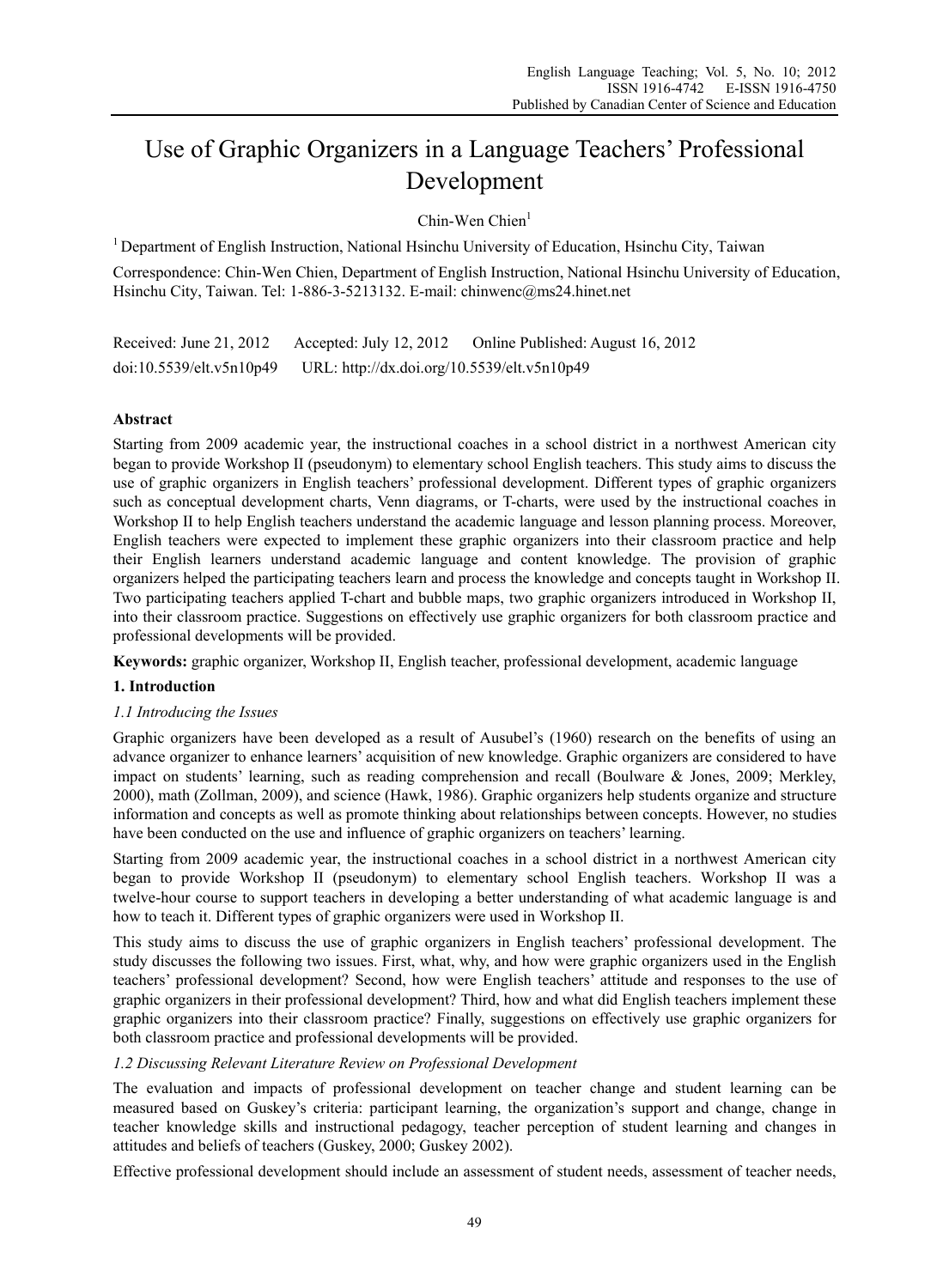and a focus on teaching practices that facilitate student learning (Abdal-Haqq, 1995; Barela, Fernandez, & Hayes, 2005; England, 1998; Speck & Knipe, 2001; Wilson & Berne, 1999). When professional development is provided to teachers, it should be presented with practicability in mind. The new strategies should show change in the students' learning within a short time (Sparks, 1994). Teachers need to receive regular feedback on student learning outcomes, and continuous support and following-up is necessary after the initial training (Barela et al, 2005).

Moreover, effective professional development for language teachers must focus both on content knowledge and pedagogical skills (Eun, 2006; Wilson & Berne, 1999). Teachers working with English learners have to be equipped with knowledge of both second language acquisition theories, and of the instructional strategies that enhance the English learning process. Olivia and Pawlas (2001) mention that materials provided in the professional development must be practical and not too theoretical. Teachers as practitioners want to apply what they have learned into their classroom practice immediately.

#### *1.3 Discussing Relevant Literature Review on Graphic Organizers*

Graphic organizers are "visual displays teachers use to organize information in a manner that makes the information easier to understand and learn" (Meyen, Vergason, & Whelan, 1996, p. 132). A graphic organizer is a powerful instructional tool and strategy in vocabulary development (Smith, 2002; Teal, 2003), reading (Boulware & Jones, 2009; Buschick, Shipton, Winner, & Wise, 2007; Dye, 2000; Gabl, 2007; Merkley, 2000; Williams, Hall, Lauer, Stafford, Desisto, deCani, 2005), writing (Bulgren, Marquis, Lenz, Schumaker, & Deshler, 2009; Nussbaum & Schraw, 2007; Wallace, Pearman, Hail, & Hurst, 2007), math (Ives, 2007; Zollman, 2009), complex thinking (Assaf, 2009; Gil-Garcia & Villegas, 2003; Goodson, 2000), note taking (Fisher, 2001; Katayama & Robinson, 2000; Robinson, Katayama, Beth, Odom, Hsieh, & Vanderveen, 2006), and science (Hawk, 1986; DeMeo, 2007; Mackinnon, 2006; Stull & Mayer, 2007). A graphic organizer provides an overview of materials to be learned; a reference point for putting new vocabulary and main ideas into orderly patterns; a cue for important information; a visual stimuli for written and verbal information; and a concise review tool.

However, Ben-David (2002) discovered that there was no significant difference for results between the comprehension assessment and traditional tests regarding the provision of eight weeks of instruction and assessments on using graphic organizers and linear note forms among sixteen seventh-grade learning disabled students. Therefore, Ben-David suggests that teachers should use graphic organizers, traditional notes, and tests in order to foster the development of comprehension.

Gil-Garcia and Villegas (2003) categorize knowledge graphic organizers into six types: description or simple listing, time/temporal sequence, definition and example, comparison and contrast, cause and effect, and problem solution. There are varieties of graphic organizers such as word web, T-chart, Venn diagram, Ogle's KWL (what you already knew, what you want to learn, what you learned) (1986, 2009), semantic webs, mind mapping, matrix, flow charts, problem solution map, character map, sequencing, etc. Zollman (2009) discovered that the implementation of Gould and Gould's (1999) "four corners and a diamond" in Figure 1 made dramatic improvements in middle school students' mathematics scores on open-response items. Similar to Gould and Gould's (1999) "four corners and a diamond," McMackin and Witherell (2005) and Wallace et al (2007) suggest using four corners in Figure 2 in writing because it helps writers generalize their thoughts across the curriculum to make meaningful connections between self, world, and other texts.



Figure 1. Four Corners and A Diamond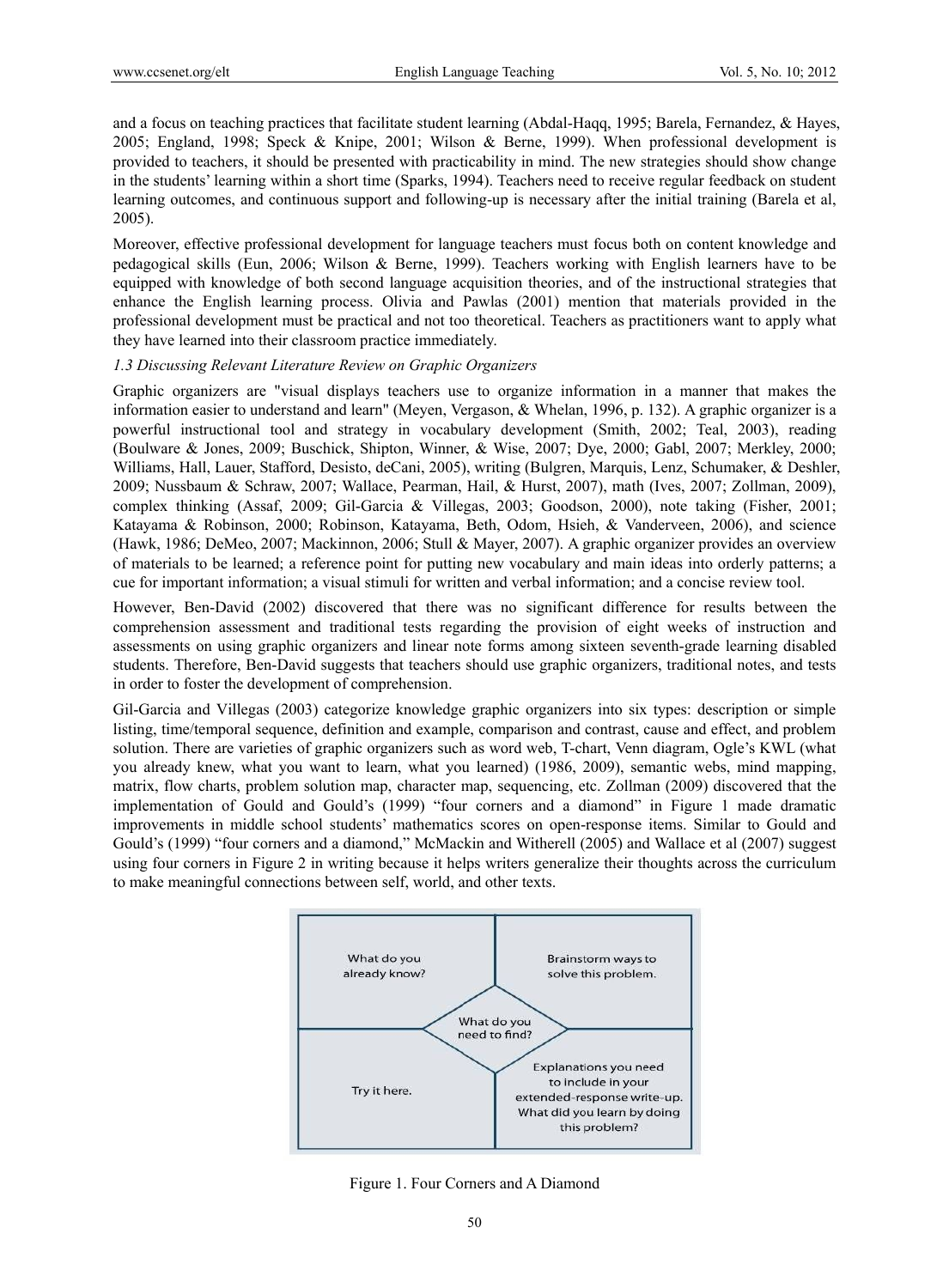

Figure 2. Four Corners

Scholars suggest the following steps in creating graphic organizers for reading: (1) analyze the learning task for words and concepts important for the student to understand, (2) arrange them to illustrate the interrelationships and patterns of organization, (3) evaluate the clarity of relationships as well as the simplicity and effectiveness of the visual, and (4) substitute empty slots for certain words in order to promote students' active reading (Dye, 2000; Merkley, 2000; Richardson & Morgan, 1997; Roe, Stoodt, & Burns, 1998; Ruddell, 1996).

The above studies reveal the impacts of graphic organizers on students' learning in content areas or reading. However, no scholars have studied the use and influence of graphic organizers on teachers' learning. Therefore, this study aims to discuss the use of graphic organizers in an elementary school English teachers' professional development and the influence of such professional development on teachers' classroom practice.

## **2. Methods**

## *2.1 Date Collection*

The data collection lasted from September 2009 to December 2010. The data collection in this study was divided into two stages. In stage one, the data mainly focused on workshops, so the data were collected when Workshop II were provided between fall 2009 and spring 2010. In stage 2, the data focused on ELL teachers' practice and use of graphic organizers and knowledge from Workshop II and the data was collected from October to December 2010.

The data in this study included: (1) documentation: Binders and PowerPoint files of Workshop II, (2) observational fieldnotes on the instructional coaches' design and delivery of Workshop II as well as two English teachers' classroom instruction, and (3) interviews on one instructional coach's the design and deliver of Workshop II and two English teachers' reactions and learning regarding the use of graphic organizers in Workshop II.

#### *2.2 Participants and Setting*

Snowball sampling was used in this study and it was defined by Merrian (1998) as involving "asking each participant or group of participants to refer you to other participants" (p. 63). I asked the instructional coach whom I did internship with to recommend me English teachers in her coaching school. The first participant was the instructional coach, Barbara. Barbara works under one program director and with other five instructional coaches and two consulting teachers. In fall 2010, she is assigned to be responsible for six elementary schools. Barbara designs and delivers professional development, co-plans with teachers, provides model lessons, observes teachers' instruction, designs and releases a monthly newsletter, provides related teaching materials and resources, and helps teachers understand the requirements of language proficiency levels of English Language Development.

Nicole is an English teacher in Clarke Elementary School (pseudonym). She had a master's degree in education, a teacher's certificate, and an English language learning (ELL) teacher's endorsement. She has participated in many professional development activities such as Guided Language Acquisition Development (GLAD), Sheltered Instruction Observation Protocol (SIOP), and Reading First. She began to teach since 2001. She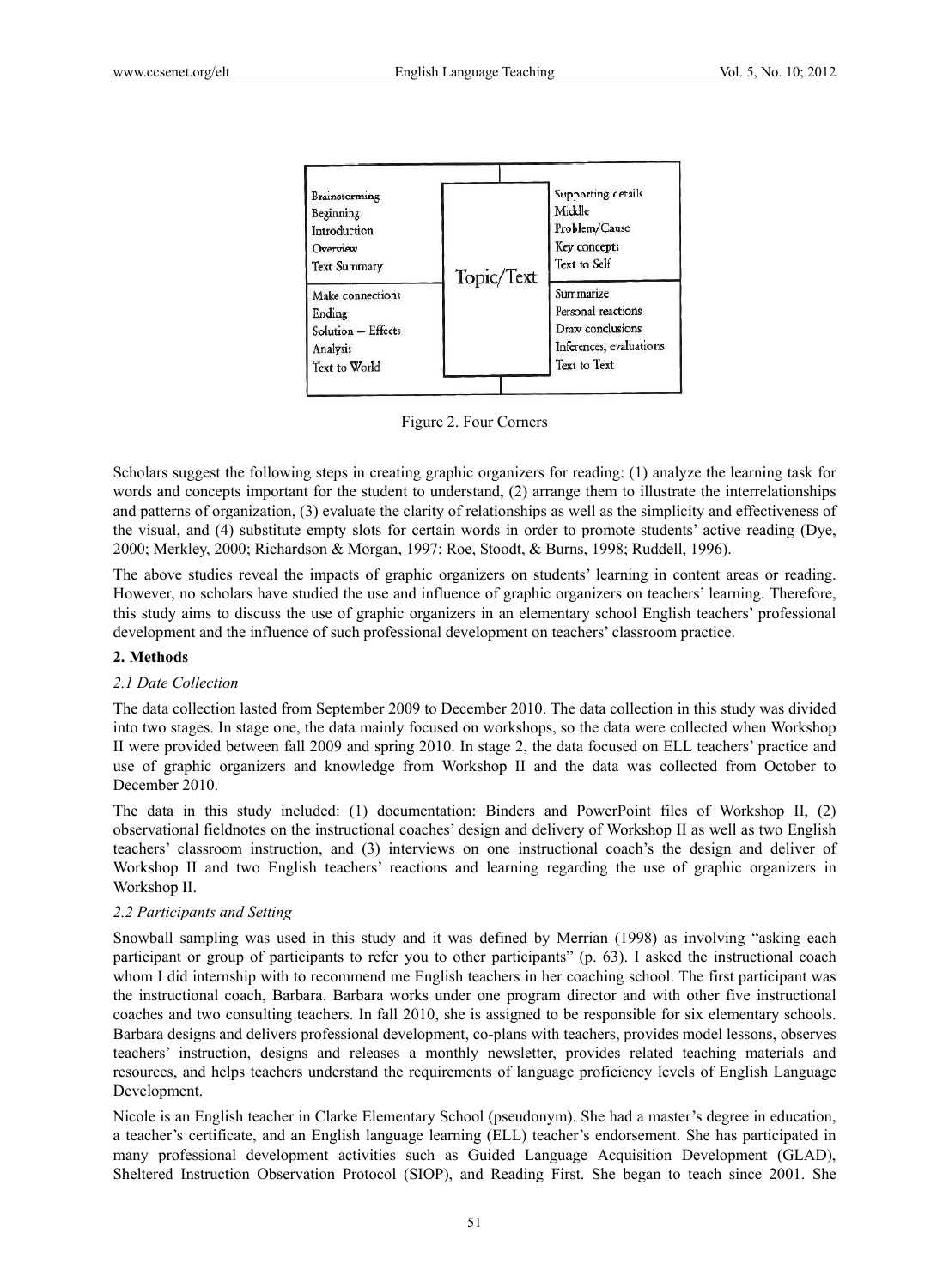teaches thirty students from kindergarten through fifth grades with a total of nine thirty-minute sessions every day.

The third participant is Rebecca. She received her teacher's certificate and ELL teacher's endorsement. She was a kindergarten classroom teacher for six years in two schools and she wanted to be a specialist. She became an English teacher in Mitchell Elementary School (pseudonym) two years ago. She serves 55 students from kindergarten through the fifth grade. She provides pull-out instruction or co-teaches with general education teachers in the classrooms for these students. Since Rebecca is just a brand-new English teacher, in addition to Workshop I and II, she did not have any training in teaching ELLs.

#### *2.3 Data Analysis*

Data were categorized into units of information. Once the data were coded, tables were constructed to summarize the data and to allow it to be checked for patterns. Two checks for trustworthiness were performed: triangulation and member checking. Qualitative researchers typically gather multiple forms of data, such as interviews, observations, and documents, rather than rely on a single data source (Creswell, 2009; LeCompte & Schensul, 1999; Marshall & Rossman, 2006). In this study triangulating multiple sources of data can add texture, depth, and multiple insights to an analysis, and it can enhance the validity or credibility of the results. Following data collection, I undertook member checking by reporting back preliminary findings to the English teachers and instructional coach, asking for critical comments on the findings, and (potentially) incorporating any critiques into the findings.

# **3. Results**

The findings were discussed in terms of the use of graphic organizers in Workshop II and English teachers' attitude toward and use of graphic organizers.

# *3.1 Use of Graphic Organizers in Workshop II*

Graphic organizers were designed and integrated into Workshop II including synonym bubble map, conceptual development chart, summarizing, Venn diagram, T-chart, and drawing conclusions. Barbara hoped teachers would apply these graphic organizers into their classroom practice.

On the first day of Workshop II, teachers were asked to write a word to describe their fellow teacher on the synonym bubble map as "I am \_\_\_." Teachers were asked to introduce themselves by sharing the information on the synonym bubble map in Figure 3. Barbara reminded teachers that bubble map could be used for science, word choice, or social science.



Figure 3. Synonym Bubble Map

By the end of the first day workshop, teachers were asked to summarize four key points they learned from that day's workshop by completing two sentences "The main idea today was…" and "Something I want to try is…" on the graphic organizers in Figure 4.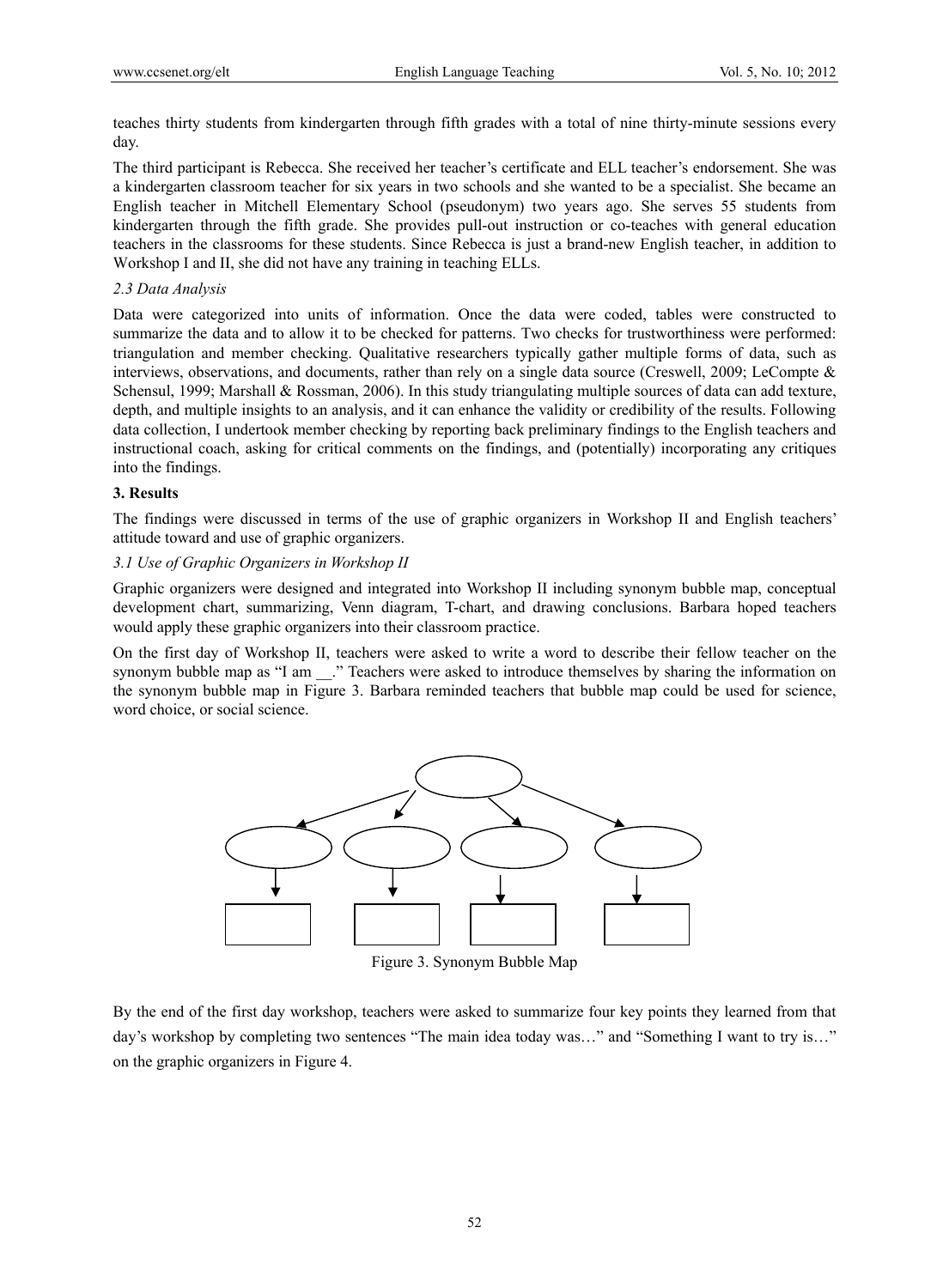

Figure 4. Summarizing

On the third day of Workshop II, Barbara introduced a T-chart in Figure 5 to be used for comparing and contrasting. T-chart involves writing a big T and putting comparing categories on the opposite side of the vertical line. After the T-chart was completed, the teachers were asked to evaluate the stories in the book based on the criteria they listed on the T-chart. She also suggested that teachers could use Venn Diagram for compare and contrast as in Figure 6.





Figure 6. Compare/Contrast

Barbara also introduced graphic organizers for drawing conclusion as in Table 1 and bubble map as in Figure 7 for classroom instruction.

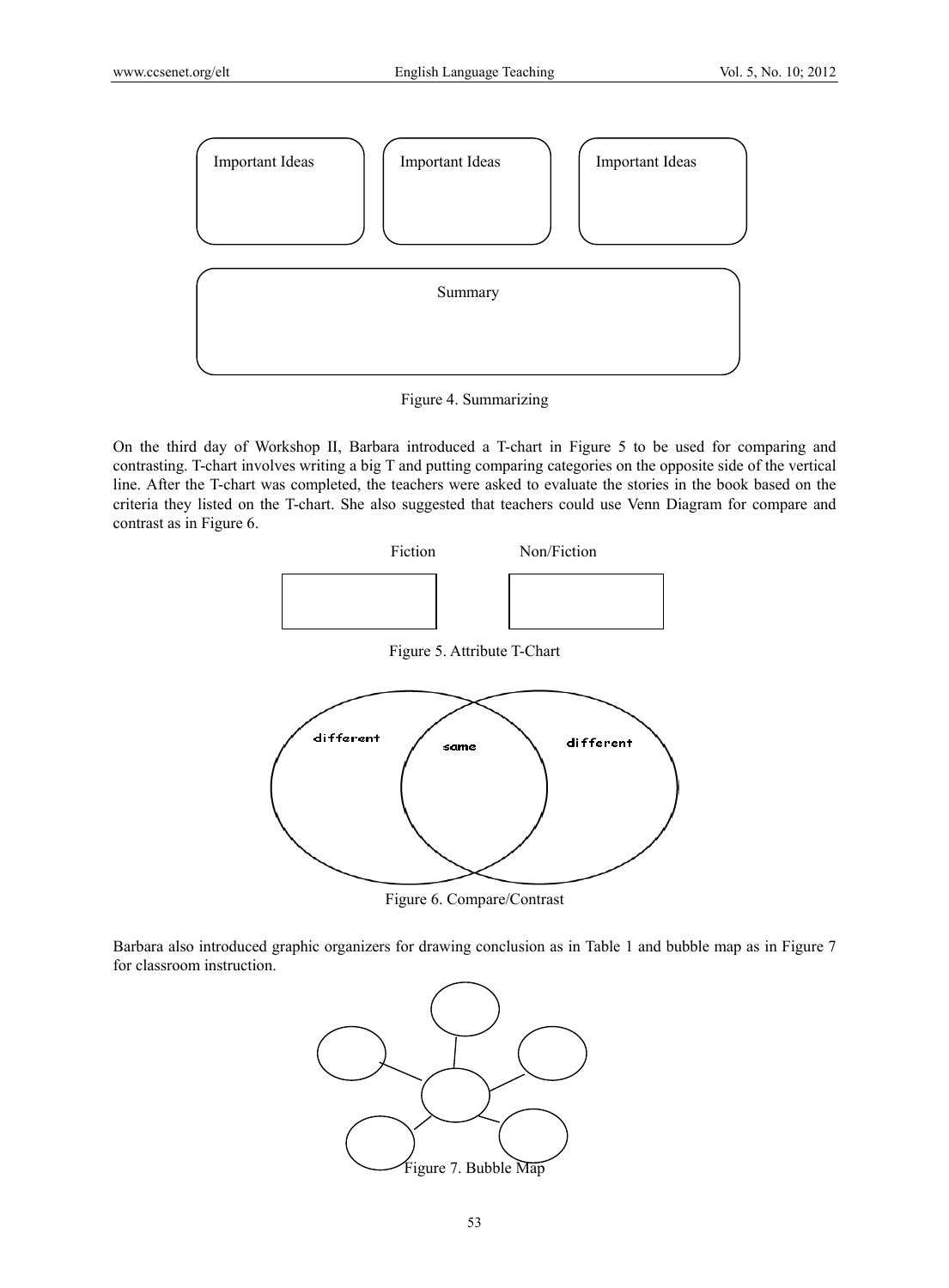Table 1. Drawing Conclusions

| Text clues | What I already know | My conclusion |  |
|------------|---------------------|---------------|--|
|            |                     |               |  |

Barbara gave a teaching demonstration on reading and writing workshops. She modeled how to use the graphic organizer "Taxonomy A-Z" as in Table 2 as an assessment tool to evaluate students' understanding of seahorses. She asked teachers one question "Where do seahorses live?" The teachers replied "ocean" and she wrote "ocean" next to the letter "o." Barbara also reminded teachers that this Taxonomy A-Z could be used as a review for any subject.

|  | Table 2. Taxonomy A-Z |  |
|--|-----------------------|--|
|--|-----------------------|--|

| $\mathbf{A}$                  |  |
|-------------------------------|--|
| $\, {\bf B}$                  |  |
| $\overline{C}$                |  |
| $\overline{D}$                |  |
| $\mathbf E$                   |  |
| $\rm F$                       |  |
| $\overline{G}$                |  |
| $\,$ H                        |  |
| $\;$ I                        |  |
| $\overline{\mathbf{J}}$       |  |
| $\rm K$                       |  |
| $\mathbf L$                   |  |
| $\mathbf M$                   |  |
| ${\bf N}$                     |  |
| $\mathbf{O}$                  |  |
| $\overline{P}$                |  |
| Q                             |  |
| $\overline{R}$                |  |
| $\overline{\mathbf{S}}$       |  |
| $\mathbf T$                   |  |
| ${\bf U}$                     |  |
| $\mathbf V$                   |  |
| $\mathbf W$                   |  |
| $\overline{\mathbf{X}}$       |  |
| $\mathbf Y$                   |  |
| $\ensuremath{\textnormal{Z}}$ |  |

## *3.2 English Teachers' Attitude Toward and Use of Graphic Organizers*

Nichole thought that the provision of graphic organizers helped her learn and process the knowledge. She said, "I felt like that it was super organized and super structured… they were a lot of modality, visual aids, visual models and maps which for me, that's really critical."

After Workshop II, both Nichole and Rebecca integrated some graphic organizers into their classroom practice. After reading books about fish and mammals, Nichole made a big chart to assess the knowledge her students remembered. She asked them to compare and contrast the facts about animals in terms of their skeletons, body temperature, breathing, skin, offspring, and interesting facts as in Table 3. When students forgot the fact, she asked them to find information in the books they just read.

Rebecca used bubble maps a lot when she asked learners to summarize the main ideas of the stories. Rebecca reviewed the character traits and taught a sentence "I think (a character) is (adjective), because (facts)." Students had to use this sentence stem to describe the character traits in Rylant's (1997) *Poppleton*. Students first described the characters orally and she wrote down what they said by drawing a character mapping as in Figure 8.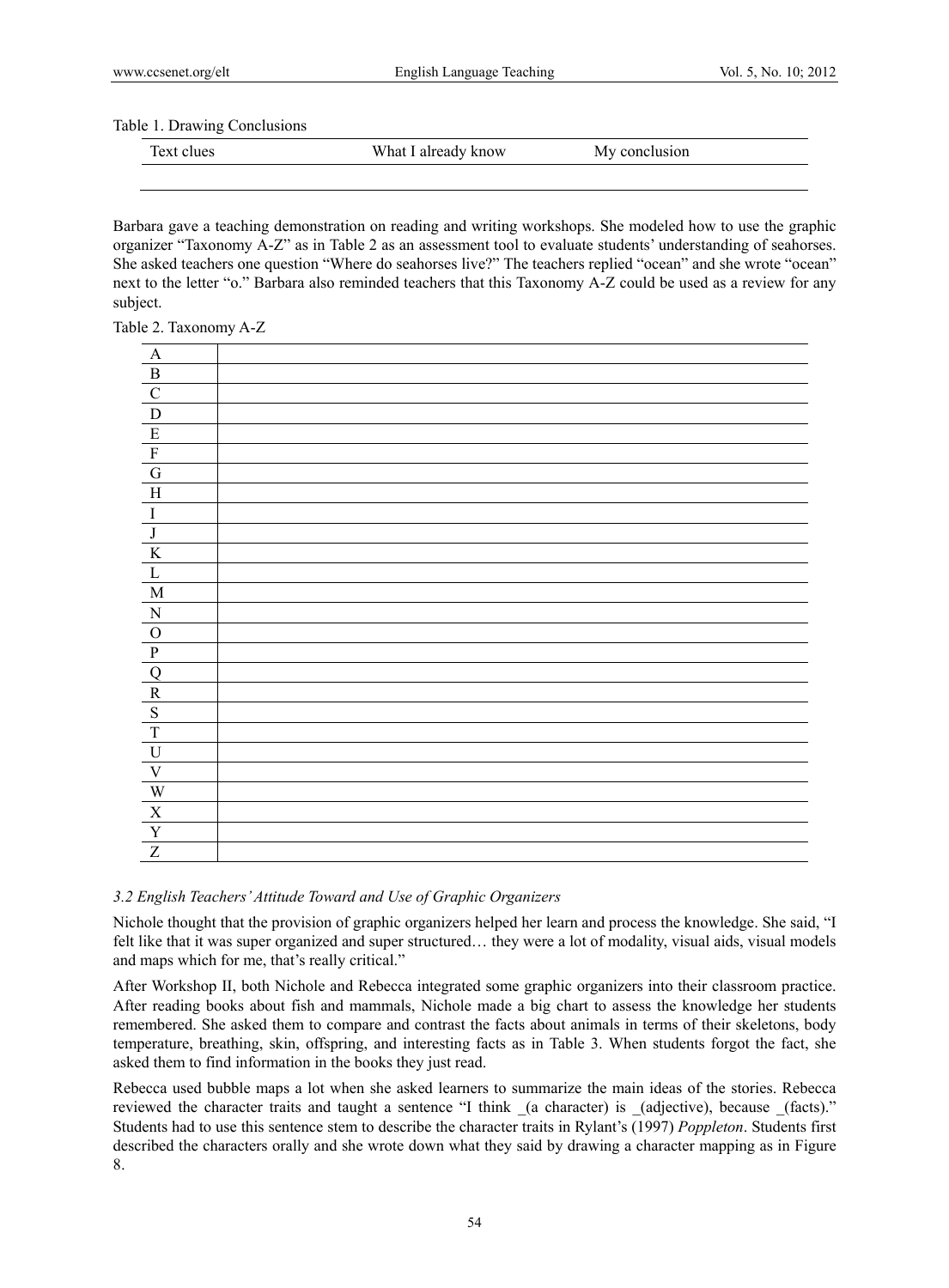Table 3. Comparison and Contrast on Animal Facts

|                     | Fish | Mammals | Reptiles | <b>Birds</b> |
|---------------------|------|---------|----------|--------------|
| <b>Skeletons</b>    |      |         |          |              |
| Body temperature    |      |         |          |              |
| How they breathe    |      |         |          |              |
| Skin, covering      |      |         |          |              |
| How babies are born |      |         |          |              |
| Interesting facts   |      |         |          |              |



Figure 8. Character Traits on Rylant's (1997) *Poppleto*

## **4. Discussion**

This study aimed to discuss the use of graphic organizers in language teachers' professional development on academic language. Barbara's intention of introducing different types of graphic organizers to language teacher in Workshop II were to help English teachers understand theoretical concepts of academic language and lesson planning process. Moreover, she also expected English teachers to implement these graphic organizers into their classroom practice and help their English learners understand academic language and content knowledge. Barbara used different types of graphic organizers including synonym bubble maps, conceptual development charts, summarizing, Venn diagrams, T-charts, and drawing conclusions in Workshop II. English teachers introduced themselves through synonym bubble maps, compared and contrasted key concepts via T-chart, summarize and conclude the main ideas on the lessons they learned through T-charts, or Taxonomy A-Z.

English teachers, particularly Nichole, liked Barbara's use of graphic organizers in Workshop II, because she thought that the provision of graphic organizers helped her learn and process the knowledge. English teachers began to implement these graphic organizers into their classroom practice. Nichole used T-chart for reviewing animal facts and Rebecca used mind mapping for summarizing stories.

More graphic organizers, such as mind-mapping, KWL chart, idea wheel, spider map, flow chart, fishbone, Y-chart, PWI (plus, minus, interesting) chart etc, could be integrated in Workshop II. So English teachers can employ these appropriate varieties of graphic organizers in their classroom to help students classify ideas, communicate more effectively, problem solve, brainstorm, or structure writing projects.

This study focuses on the use of different graphic organizers in an elementary school English teachers' professional development and how English teachers put those graphic organizers into practice. A follow-up study could be conducted on discussing how the influence of these two teachers' implications on graphic organizers on their learners' reading comprehension.

# **References**

Abdal-Haqq, I. (1995). *Making time for teacher professional development.* Washington, DC: ERIC Clearinghouse on Teaching and Teacher Education. Retrieved from http://www.ericdigests.org/1997-2/time.htm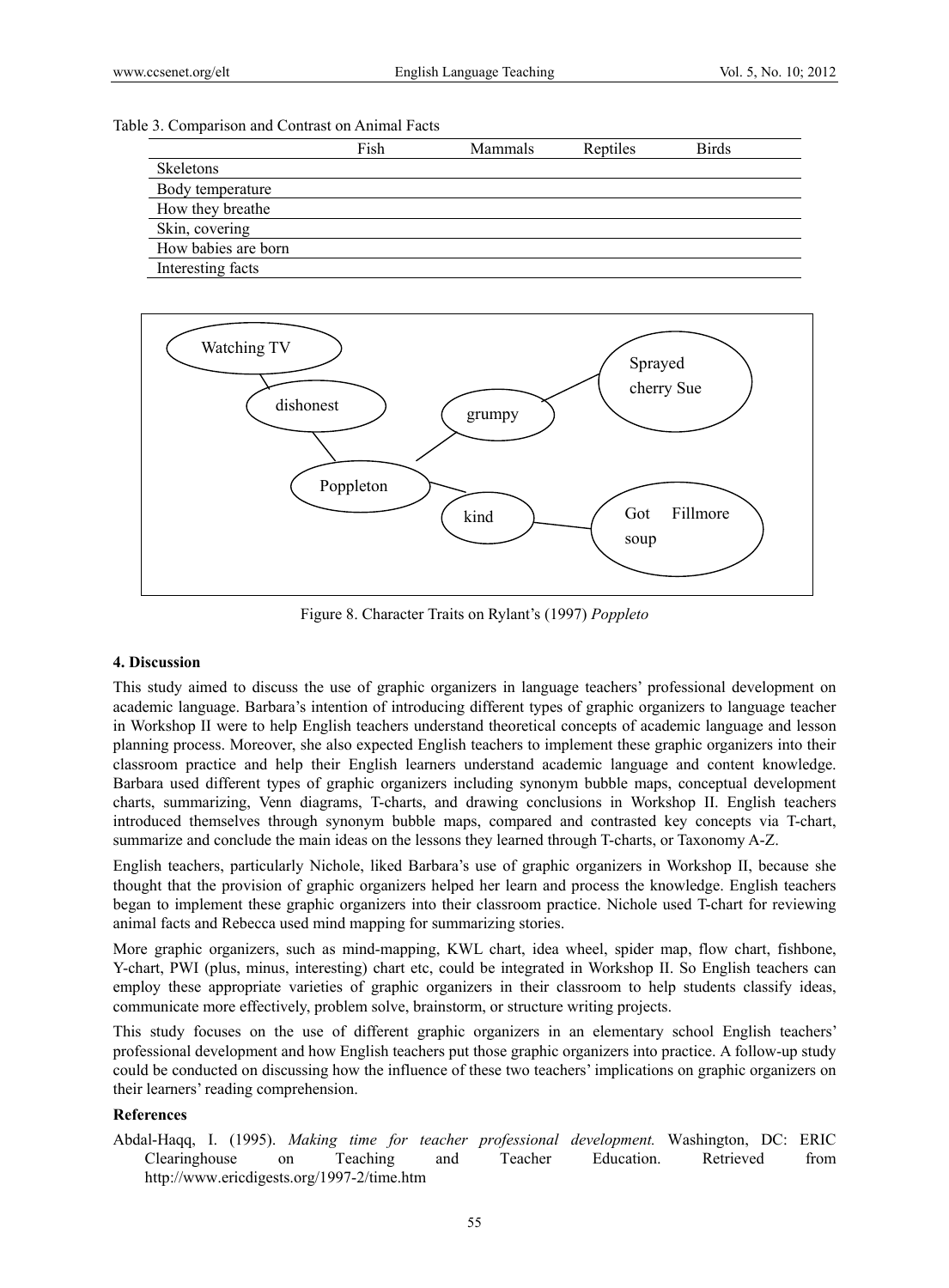- Assaf, M. A. (2009). *Teaching and thinking: A literature review of the teaching of thinking skills*. ERIC Document 505029. Washington, DC: ERIC Clearinghouse on Teaching and Teacher Education. Retrieved from http://www.eric.ed.gov/PDFS/ED505029.pdf
- Ausubel, D. P. (1960). The use of advanced organizers in the learning and retention of meaningful behavior. *Journal of Educational Psychology*, *51,* 267-272. http://dx.doi.org/10.1037/h0046669
- Barela, E., Fernandez, A., & Hayes, K. (2005). *Research in best practices: Latino academic achievement case study (laacs)* (Planning, Assessment, and Research Division Report No. 244). Los Angeles, CA: Los Angeles Unified School District. Retrieved from http://notebook.lausd.net/pls/ptl/docs/PAGE/CA\_LAUSD/FLDR\_ORGANIZATIONS/FLDR\_PLCY\_RES DEV/PAR\_DIVISION\_MAIN/RESEARCH\_UNIT/PROJECTS/PERB\_LEARNING\_INSTRUCTION\_S TUDIES/LATINO\_ACHIEVE\_GAP/LAACS%20REPORT.PDF
- Ben-David. (2002). Enhancing comprehension through graphic organizers (Unpublished master's thesis). Kean University, New Jersey, the United States.
- Boulware, B., & Jones, C. (2009). Book characters' choices: Helping students interpret their action. *Childhood Education*, *85*(3), 178-G.
- Bulgren, J. A., Marquis, J. G., Lenz, B. K., Schumaker, J. B., & Deshler, D. D. (2009). Effectiveness of question exploration to enhance students' written expression of content knoweldge and comprehension. *Reading & Writing Quarterly*, *25*(4), 271-289. http://dx.doi.org/10.1080/10573560903120813
- Buschick, M. E., Shipton, T., A., Winner, L. M., & Wise, M. D. (2007). Increasing reading motivation in elementary and middle school students through the use of multiple intelligence (Unpublished master's thesis). Saint Xavier University, Illinois, the United States.
- Creswell, J. W. (2009). *Research design: Qualitative and quantitative approaches*. Thousand Oaks, CA: Sage Publications.
- DeMeo, S. (2007). Constructing a graphic organizer in the classroom: Introductory students' perception of achievement using a decision map to solve aqueous acid-base equilibria problems. *Journal of Chemical Education*, *84*(3), 540-546. http://dx.doi.org/10.1021/ed084p540
- Dye, G. A. (2000). Graphic organizers to the rescue! Helping students link-and remember-information. *Teaching Exceptional Children*, *32*(3), 72-76.
- England, L. (1998). Promoting effective professional development in English language teaching (ELT). *English Teaching Forum*, *36*(2), 18-23.
- Eun, B. (2006). The impact of English as second language professional development program: A social cognitive approach (Unpublished doctoral dissertation). University of North Carolina, North Carolina, the United States.
- Fisher, A. L. (2001). Implementing graphic organizer notebooks: The art and science of teaching content. *Reading Teacher*, *55*(2), 116-120.
- Gabl, K. A., Kaiser, K. L., Long, J. K., & Roemer, J. L. (2007). Improving reading comprehension and fluency through the use of guided reading (Unpublished master's thesis). Saint Xavier University, Illinois, the United States.
- Gil-Garcia, A., & Villegas, J. (2003). Engaging minds, enhancing comprehension and constructing knowledge through visual representations. Paper presented at a conference on Word Association for Case Method Research and Application. Retrieved from http://www.eric.ed.gov/PDFS/ED480131.pdf
- Goodson, L. C. (2000). Teaching and learning strategies for complex thinking skills. Paper presented at the National Convention of the Association for Educational Communications and Technology. Retrieved from http://www.eric.ed.gov/PDFS/ED455772.pdf
- Gould, J., & Gould, E. (1999). *Four squares writing method for grades 1-3*. Carthage, IL: Teaching and Learning Company.
- Guskey, T. R. (2000). *Evaluating professional development*. Thousand Oaks, CA: Corwin Press.
- Guskey, T. R. (2002). Professional development and teacher change. *Teachers and Teaching: Theory and Practice*, *8*(3/4), 381-391.
- Hawk, P. P. (1986). Using graphic organizers to increase achievement in middle school life science. *Science Education*, *70*(1), 81-87. http://dx.doi.org/10.1002/sce.3730700110